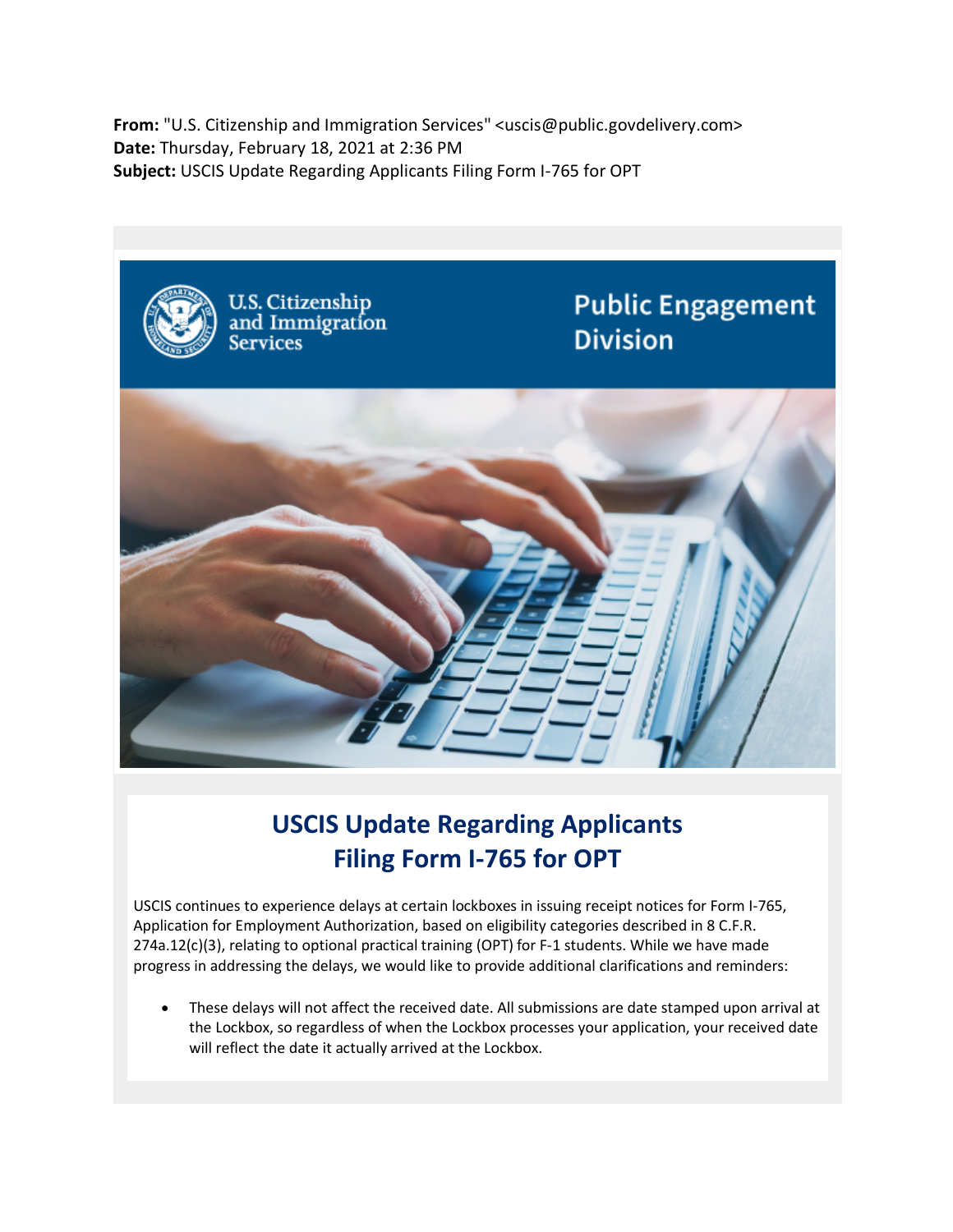- We will not reject applications solely because they were filed at the lockbox address in use prior to the change to the filing address instructions announced on Jan. 8, 2021. We encourage applicants filing Form I-765 to always check the form instructions on our website for the most up-to-date filing instructions.
- If you have timely filed Form I-765 based on STEM OPT, and your post-completion OPT period expires while the application is pending, we will automatically extend the employment authorization for 180 days. The Form I-20 endorsed by the designated school official recommending a STEM extension together with the expired Form I-766 employment authorization document (EAD) issued for post-completion OPT establishes identity and work authorization for purposes of documenting employment authorization.

## **What USCIS Is Doing**

We are aware of the impact the delays have had on nonimmigrant students. The USCIS lockbox workforce continues to work extra hours and redistribute its workload, while maintaining COVID-19 protection measures, in order to minimize delays. Once we open and process your application, we print and mail the receipt notice. We are working to prevent receipting delays from resulting in a payment that is past its validity date.

The USCIS Service Centers are aware of the impact of these delays and will work as quickly as possible to process Form I-765 applications for OPT.

## **What You Can Do**

If you have already filed your application and are waiting for your receipt notice, we appreciate your patience. Currently, we recommend that you wait eight weeks before contacting us to inquire about your case status. We are working as quickly as possible to complete the intake of all filings. As a reminder, you can create a free USCIS online account, check the status of your case, and our current processing times from your mobile device, anywhere, anytime using our case status online tool.

USCIS will continue to monitor this situation and will announce any additional changes on our website, www.uscis.gov.

For more information on USCIS and our programs, please visit uscis.gov or follow us on Twitter (@uscis), YouTube (/uscis), Facebook (/uscis) and Instagram (@USCIS).

Kind regards, Public Engagement Division U.S. Citizenship and Immigration Services